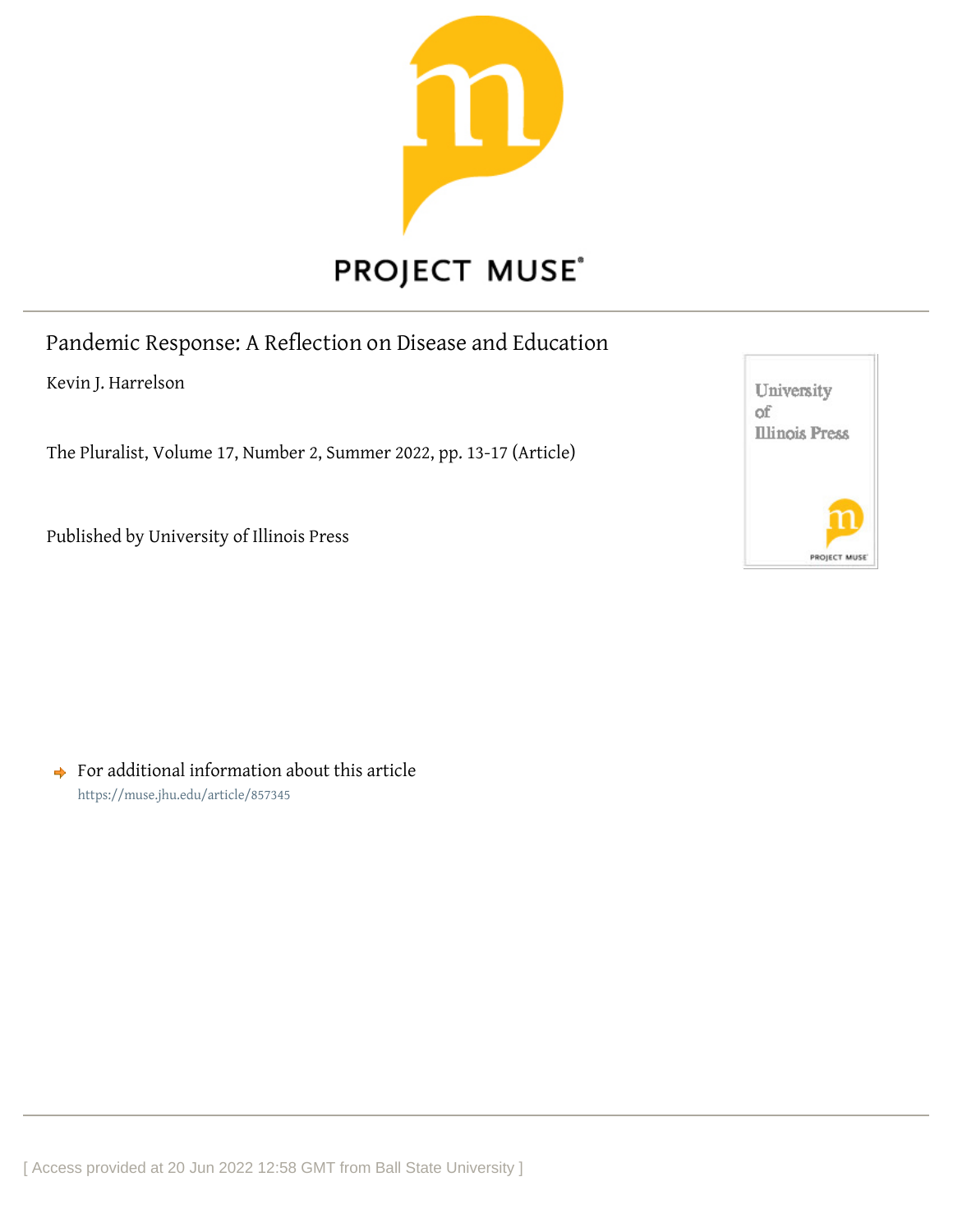## Pandemic Response: A Reflection on Disease and Education

Kevin J. Harrelson

*Ball State University*

The global pandemic caused by the spread of a novel coronavirus in early 2020 did more than transform the first one-and-a-quarter academic year that fell within its duration. It also transformed higher learning in its research and pedagogy. Like many misfortunes, COVID-19 has brought opportunity for growth and change. No doubt, there are many success stories of philosophers rising to the challenges of our time. In this contribution, I relate my own pandemic story, not as one of success, but rather as a humble attempt to grapple with the question of the post-pandemic philosophy curriculum. What is the place of philosophy in the twenty-first-century university? What might "philosophy" mean in a post-pandemic context, given the manifold crises racial, health, economic, political, and so on—facing higher education? My argument—abbreviated and anecdotal as it is—is that the current and pending crises in higher education require a turn to what we might call the applied humanities. In my view, we should guide rather than resist the growing emphasis on pre-professional education. I make my case for this by reflecting on pandemic teaching and my development of a humanities-based curriculum focused on health, as well as on Du Bois's later philosophy of education.

In February 2020, I was moved by some historically focused debates among epidemiologists. Was the pending health crisis, they wondered, on a par with the influenza of 1918, or rather more like those of 1889 or 1957? These candidates for historical antecedence had been unknown to me. The whole notion of a pandemic seemed rather "like something from the middle ages" (Porter 281), and I could not easily process the thought of an infectious disease suspending public life on a global scale. Nonetheless, the numerals denoting pandemic years—1889, 1918—weighed on my imagination. Had there been pandemics in the modern world? Disturbed by my ignorance, I spent my increasingly many down hours consuming books on the history of influenza, plague studies, and the history of diseases more generally. If I was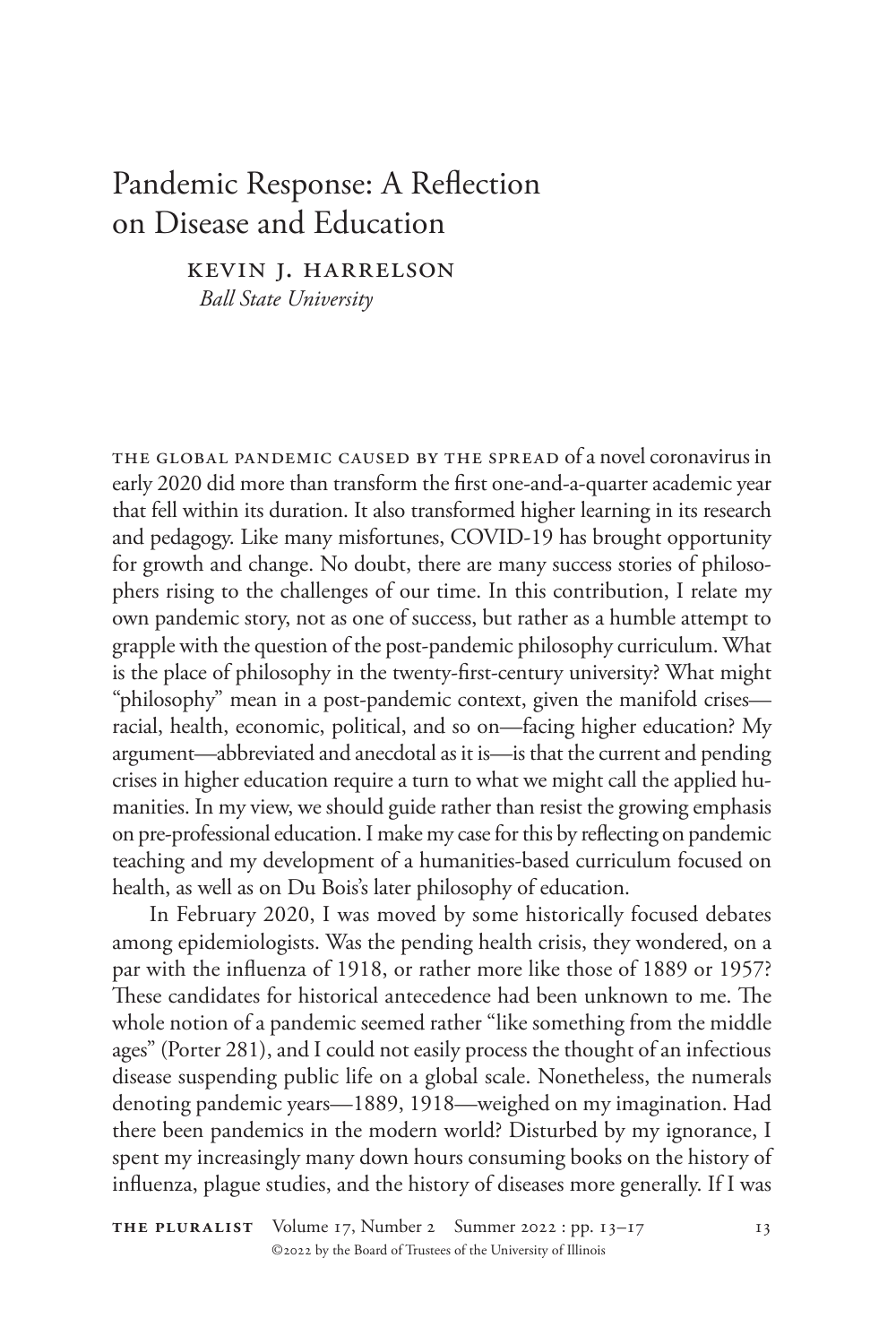to live through a pandemic, I resolved, I would at least be acquainted with previous examples.

By early April, I had agreed, with some reluctance, to offer a summer class on COVID-19. Responding to a call from administrators, I hastily cobbled together some broad questions based on my recent reading: "Whence our ignorance about the history of pandemics?" "Is there an ethical or legal basis for the suddenly common distinction between essential and nonessential labor?" "How does our conception of disease pertain to our sense of the difference between citizen and immigrant?" I discovered, after further reading (see Reinhardt), that our ignorance about epidemics was at least partly the result of Johnson-era anti-Communist policies devised to promote democracy and American material culture in places like West Africa; that the extant legal arguments about essential labor did not support that notion's expanded use in our pandemic context; and that paranoia about disease has long played a role in anti-immigrant propaganda.

To my surprise, I received numerous requests for media appearances about the pandemic, most notably, a feature on our local NPR-affiliate's afternoon talk show. The episode was devoted to "The History of Pandemics," and, fortunately, the producers also recruited an established researcher in the field, Ann Carmichael of Indiana University. The format allowed me to wax philosophical while Professor Carmichael provided the baseline knowledge. We exchanged ideas about the analogy, or lack thereof, between our experiences and the documented history of plague outbreaks. We compared, for instance, our daily perusal of Twitter epidemiology with Daniel Defoe's story, in *A Journal of the Plague Year*, about a Londoner parading from parish to parish to record the weekly mortality postings. My conclusion was that we were undergoing a common experience within the larger field of human history, but one that was veiled from our prior awareness due to culturally specific assumptions about diseases and health.

At some point, the slowness of pandemic life and the mundanity of online teaching muted my initial sense of wonder and curiosity—all that had been the mood of early pandemic life, which pandemic literary authors like Defoe and Porter had documented more skillfully than I could. I returned to subjects more aligned with my scholarly profile, and so to the customary concerns about specialization and productivity that rule academic life. My topic at that moment was Du Bois's philosophy of education. Perhaps like other humanistic defenders of higher education, I was drawn to his early proclamations, such as from *The Souls of Black Folk*: "The true college will ever have but one goal—not to earn meat, but to know the end and aim of that life which meat nourishes" (Du Bois 420). It seemed that I could glean from Du Bois some lessons about higher education in our context, perhaps even a robust defense of the humanities.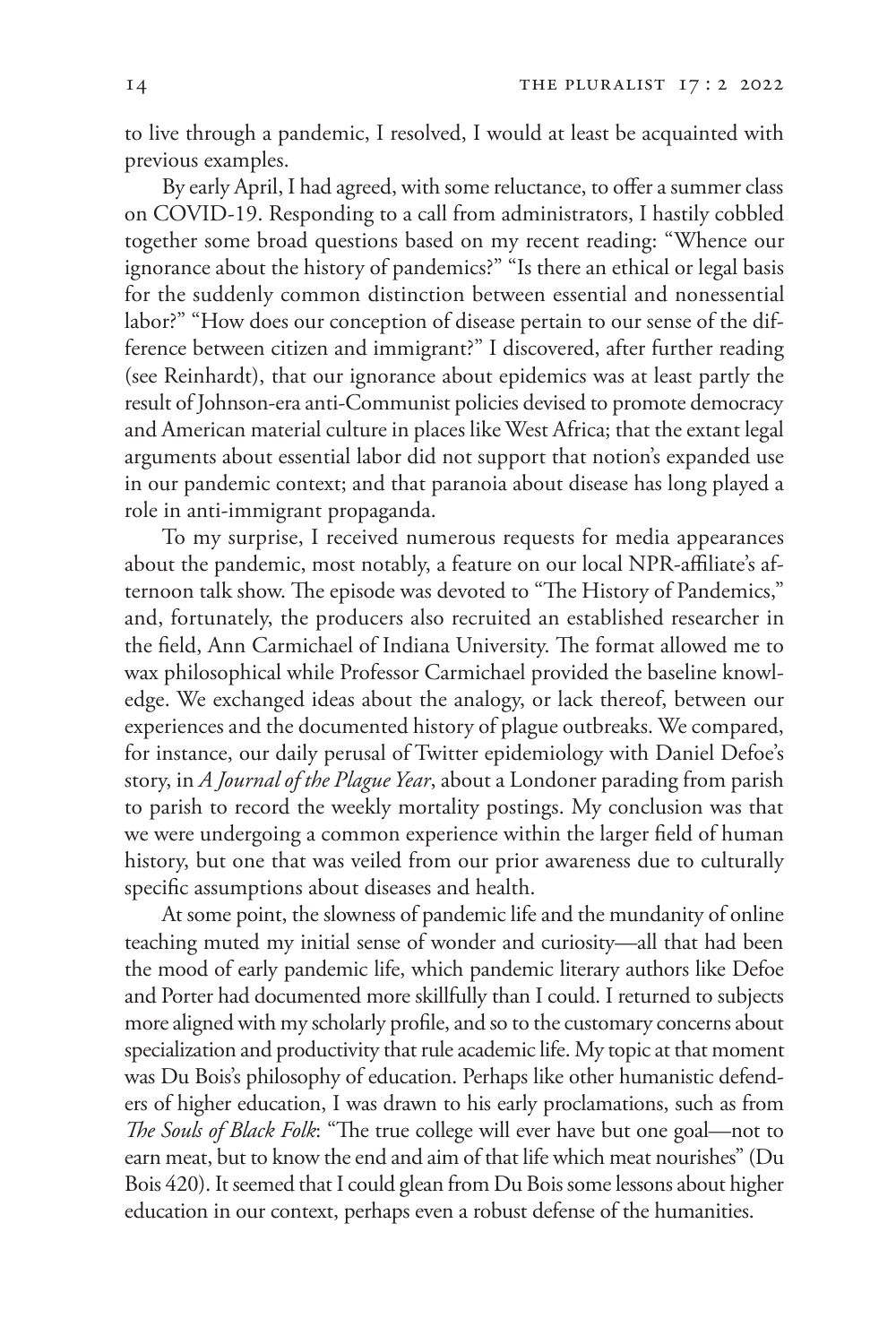What I took from Du Bois in the middle of the pandemic, however, was something rather at odds with the customary defenses. His approach to the mission of the university was much more practical than these early passages suggest, and he eventually conceded some premises that we might associate (wrongly, I think) with so-called neoliberal criticisms of the humanities. A university, he argued, must prepare its students for work. University instructors, moreover, cannot execute their mission without an intimate knowledge of both the character of their students and the world for which we are preparing them (see, especially, Provenzo 194–95). His specific concern, of course, lay with the advancement of black people in America, and for him, the racial context was first and foremost. But his specificity on this point is precisely what led him to generalize a theory of education.

By the early 1930s, Du Bois's writings on education began to stress the relationship between education and work, whereas in earlier writings, he was prone to oppose labor to "the unhampered search for Truth" (Du Bois 423). Among these are his important addresses to Howard University and Fisk University, titled "Education and Work" (in 1930) and "The Negro College" (in 1933), respectively. The latter presents an especially convincing argument, the thesis of which might be restated (borrowing language from Justin Smith) as *all universities are ethno-universities*. Du Bois's context concerned black colleges in the South, and it is with respect to these institutions that he considered a universalist position: "It has been said that a Negro University is nothing more nor less than a university" (Provenzo 244). A university, black or white, American or Caribbean, is a university. Science is science. Philosophy, we might add, is philosophy. Readers of *The Pluralist* will supply their own interlocutors for these points. Du Bois himself was referring to one Abraham Flexner, author of a tome called *The American College* (Flexner*, American College*) and an eponymous *Report* (Flexner, *Medical Education*) that led to reforms in medical education.

After raising some anecdotes against Flexner's universalism, Du Bois focused his reply on the issue of student demographics:

[N]o matter how much we may dislike the statement, the American Negro problem is and must be the center of the Negro American university. It has got to be. You are teaching Negroes. There is no use pretending that you are teaching Chinese, or that you are teaching white Americans or that you are teaching citizens of the world. You are teaching American Negroes in 1933, and they are the subject of a caste system in the Republic of the United States of America and their life is primarily this problem of caste. (Provenzo 245)

One might suspect that Du Bois's emphasis on the cultural specificity of the college mission is tied uniquely to the horrors of Jim Crow, or to the place of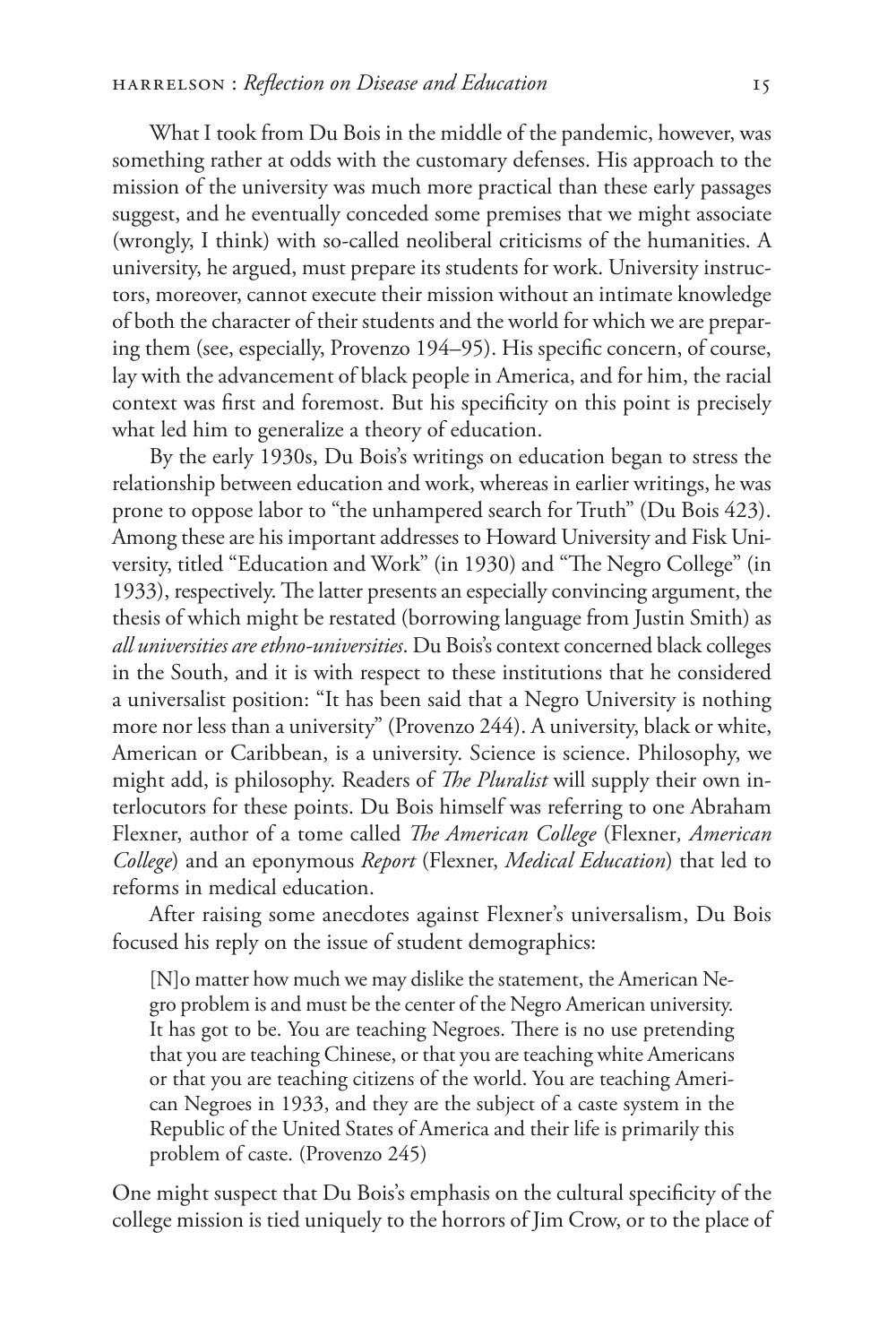black Americans in a caste system. But he rejects this immediately by raising different examples: "A university in Spain is not simply a university. . . . It is education for Spaniards—not for them as they may be or ought to be, but as they are with their present problems and disadvantages and opportunities" (Provenzo 245–46). In the Howard lecture, he even claimed about earlier black students, rightly I think, that "the whole program of popular education became epitomized in the case of these young black folk" (Provenzo 181). Sometimes the marginal case best represents the whole, and the education of black Americans has been one such case.

In a subsequent passage of "The Negro College," Du Bois commented on the tendency to overlook the ethnic character of the university. This time, he chose the French as his example:

There are some people who have difficulty in apprehending this very clear truth. They assume, for instance, that the French university is in a singular sense universal, and is based on a comprehension and inclusion of all mankind in their problems. But it is not so. And the assumption that it is arises simply because so much of French culture has been built into universal civilization. (Provenzo 246)

This leads Du Bois to one of his most striking concessions (though there are parallel passages from other lectures) in regard to the earlier debates with Booker T. Washington. Forging a synthesis between his earlier position and Washington's concern with labor and wealth, Du Bois acknowledges the strength of the industrial approach:

[W]hile the Negro college of a generation ago set down a defensible and true program of applying knowledge to facts, it unfortunately could not carry it out, because the one thing that the industrial philosophy gave to education, the Negro college did not take and that was that the university education of black men in the United States must be grounded in the condition and work of those black men! (Provenzo 247)

There was much in both sides of the earlier debate that stood in need of correction, and this is not the place to make those qualifications. Suffice it to say that for the mature Du Bois, education is still about more than bread, and so not about making humans into wage earners. But nor is the purpose of education "the unhampered search for truth." We should not romanticize, as the younger Du Bois seemed to do, the ideals of liberal education, or the humanities, or philosophy. Our ideals in any form of education should be "grounded in the condition and work" of our students and their future communities. In "Education and Work," he goes as far as to mention "wasting time on Latin, Greek, Hebrew, and eschatology" when the mission of a